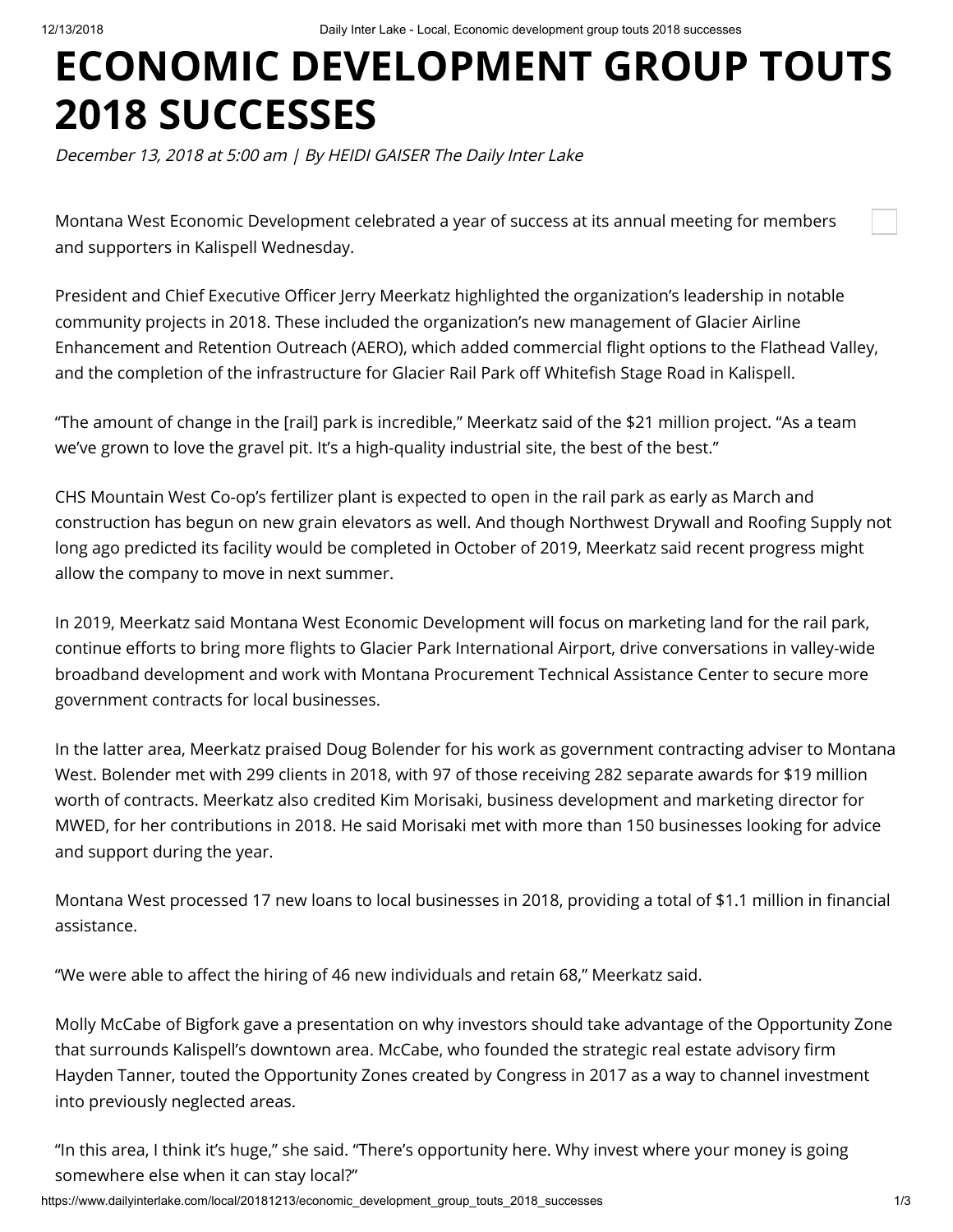## 12/13/2018 Daily Inter Lake - Local, Economic development group touts 2018 successes

The new Montana West Economic Development board of directors was confirmed at the meeting. They are: Matt Baldwin, managing editor of the Daily Inter Lake; Kellyn Brown, editor in chief for the Flathead Beacon; Becky Christiaens, vice president of administration and finance for Flathead Valley Community College; RG Dickey, project manager and community development director for Swank Enterprises; Ben Haag, vice president for First Interstate Bank; Ryan Jones, project manager for Morrison and Maierle; and Joyce Saisbury-Dickson, finance manager for Nomad GCS.

The new executive committee includes Don Rich of Cornerstone Wealth Management (chair); Jason Spring, Kalispell Regional Hospital; Jason Williams, Flathead Electric Cooperative, (vice chair); Ty Weber, Kalispell Regional Healthcare; Thomas Moody, Northwestern Energy; and Dennis Beams, Glacier Bank.

Reporter Heidi Gaiser may be reached at 758-4438 or hgaiser@dailyinterlake.com.



(https://as2.adserverhd.com/delivery/ck.php?

## [oaparams=2\\_\\_bannerid=12493\\_\\_zoneid=271\\_\\_cb=3b38310776\\_\\_oadest=https%3A%2F%2Fwww.whe](https://as2.adserverhd.com/delivery/ck.php?oaparams=2__bannerid=12493__zoneid=271__cb=3b38310776__oadest=https%3A%2F%2Fwww.wheatmontanakalispell.com%2F)